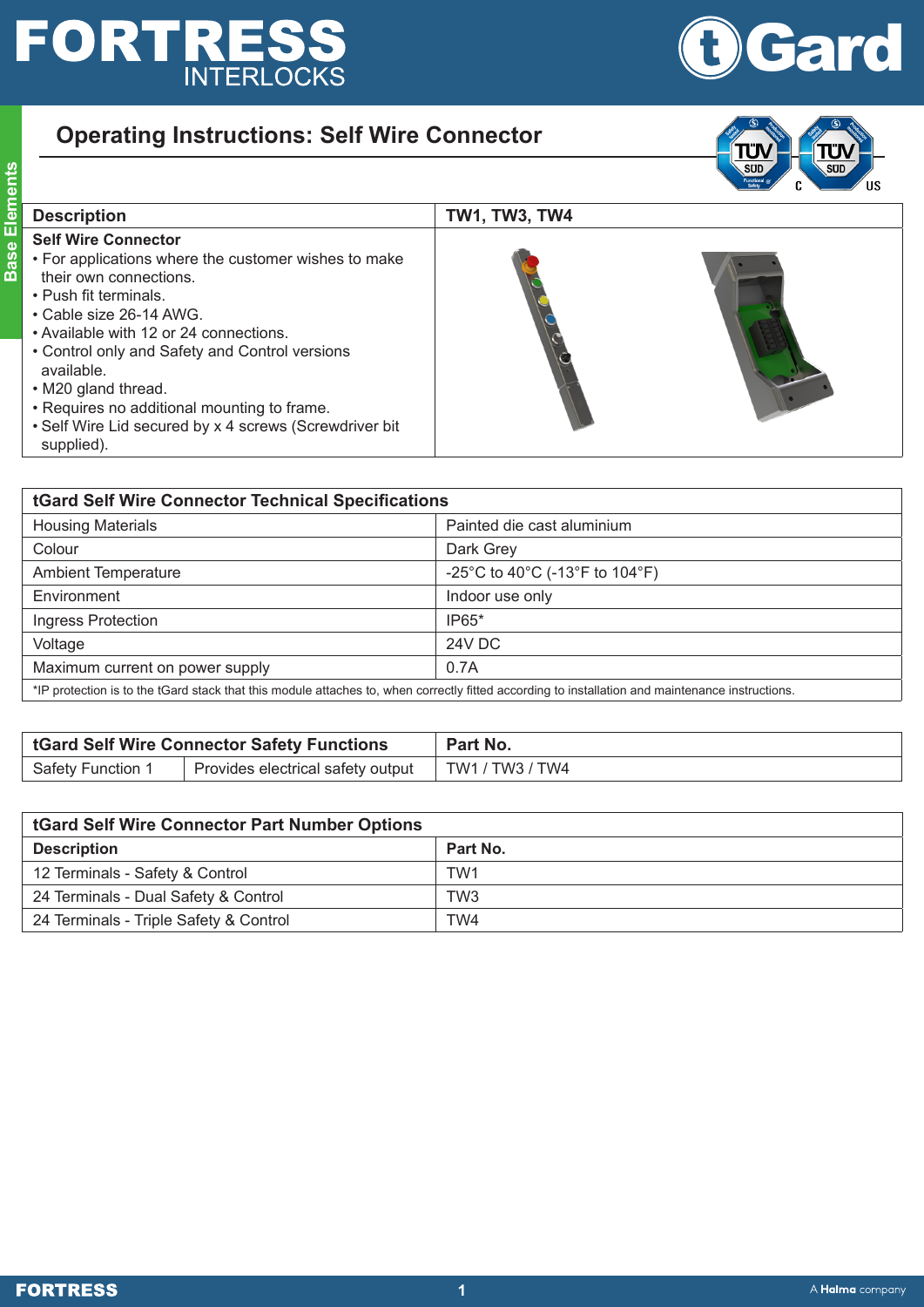## **Operating Instructions: Self Wire Connector**

| <b>Pins</b>             |                 |                  |                  |                 |
|-------------------------|-----------------|------------------|------------------|-----------------|
| Part No.                | TW1             | TW <sub>3</sub>  | TW4              |                 |
| Number of<br>Pins       | $12 +$<br>Earth | $24 +$<br>Earth  | $24 +$<br>Earth  | Pin Assignments |
| # of Safety<br>Circuits | $\overline{2}$  | $\overline{4}$   | 6                |                 |
| # of Control I/O        | 6               | 14               | 10               |                 |
|                         | $+24V$          | $+24V$           | $+24V$           | $\mathbf{1}$    |
|                         | 0 V             | 0 V              | 0 V              | 2               |
|                         | SC <sub>1</sub> | SC <sub>1</sub>  | SC <sub>1</sub>  | 3               |
|                         | SC <sub>2</sub> | SC <sub>2</sub>  | SC <sub>2</sub>  | $\overline{4}$  |
|                         | SC <sub>1</sub> | SC <sub>1</sub>  | SC <sub>1</sub>  | 5               |
|                         | SC <sub>2</sub> | SC <sub>2</sub>  | SC <sub>2</sub>  | 6               |
|                         | $I/O$ 0         | $I/O$ 0          | $I/O$ 0          | $\overline{7}$  |
|                         | $I/O$ 1         | $I/O$ 1          | I/O <sub>1</sub> | 8               |
|                         | $I/O$ 2         | I/O <sub>2</sub> | I/O <sub>2</sub> | 9               |
|                         | I/O3            | I/O3             | I/O3             | 10              |
|                         | $I/O$ 4         | $I/O$ 4          | $I/O$ 4          | 11              |
|                         | $I/O$ 5         | I/O <sub>5</sub> | I/O <sub>5</sub> | 12              |
|                         |                 | I/O <sub>6</sub> | I/O <sub>6</sub> | 13              |
|                         |                 | $I/O$ 7          | $I/O$ 7          | 14              |
|                         |                 | I/O 8            | I/O 8            | 15              |
|                         |                 | I/O9             | I/O9             | 16              |
|                         |                 | $I/O$ 10         | SC <sub>5</sub>  | 17              |
|                         |                 | $I/O$ 11         | SC <sub>6</sub>  | 18              |
|                         |                 | $I/O$ 12         | SC <sub>5</sub>  | 19              |
|                         |                 | $I/O$ 13         | SC <sub>6</sub>  | 20              |
|                         |                 | SC <sub>3</sub>  | SC <sub>3</sub>  | 21              |
|                         |                 | SC <sub>4</sub>  | SC <sub>4</sub>  | 22              |
|                         |                 | SC <sub>3</sub>  | SC <sub>3</sub>  | 23              |
|                         |                 | SC <sub>4</sub>  | SC <sub>4</sub>  | 24              |
|                         | Earth           |                  | Earth            |                 |